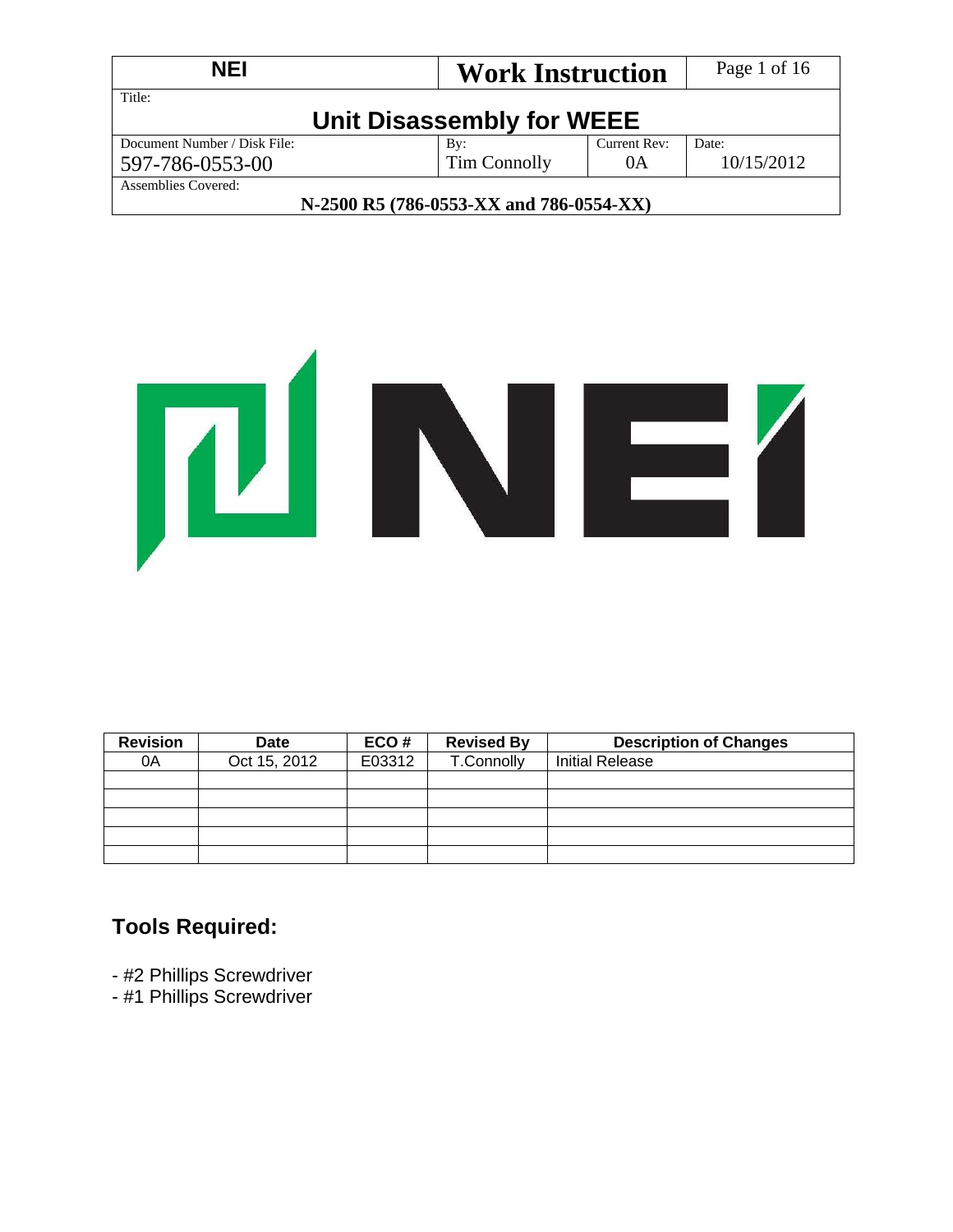| <b>NEI</b><br><b>Work Instruction</b>   |                           | Page 2 of 16 |            |  |  |
|-----------------------------------------|---------------------------|--------------|------------|--|--|
| Title:                                  | Unit Disassembly for WEEE |              |            |  |  |
| Document Number / Disk File:            | By:                       | Current Rev: | Date:      |  |  |
| 597-786-0553-00                         | Tim Connolly              | 0A           | 10/15/2012 |  |  |
| Assemblies Covered:                     |                           |              |            |  |  |
| N-2500 R5 (786-0553-XX and 786-0554-XX) |                           |              |            |  |  |

# **NOTE: Ensure any power sources connected to the system are shut off or disconnected. Then disconnect any AC or DC Power Cords attached to the power supplies before disassembly of the unit.**

| 1. | Removal of the access covers requires a #2<br>Philips screwdriver.<br>a. Remove the three cover screws.<br>b. Press the cover release button and slide<br>the cover towards the rear of the chassis<br>until it stops.<br>c. Remove access cover by lifting it<br>straight up.<br>d. Remove any labels from the chassis and<br>access cover.<br>e. Discard Sheet Metal Cover, Cover<br><b>Screws, and Labels in the</b><br>appropriate Recycling Bin. |  |
|----|-------------------------------------------------------------------------------------------------------------------------------------------------------------------------------------------------------------------------------------------------------------------------------------------------------------------------------------------------------------------------------------------------------------------------------------------------------|--|
| 2. | Removal of the bezel requires a #2<br>screwdriver.<br>a. Loosen the one screw securing the bezel<br>to the chassis.<br>b. Rotate the bezel to the left to free it<br>from the pins on the front panel, and<br>remove it.<br>c. Remove the air filter (if installed) by<br>lifting it straight off the back of the<br>bezel.<br>d. Discard Bezel and Air Filter in the<br>appropriate Recycling Bin.                                                   |  |
| 3. | Removal of the Power Supplies does not<br>require any tools.<br>a. Press and hold the black button towards<br>the right.<br>b. Pull the supply straight out of the rear of<br>the chassis. Repeat for other supply.<br>c. Discard the Power Supplies in the<br>appropriate Recycling Bin.                                                                                                                                                             |  |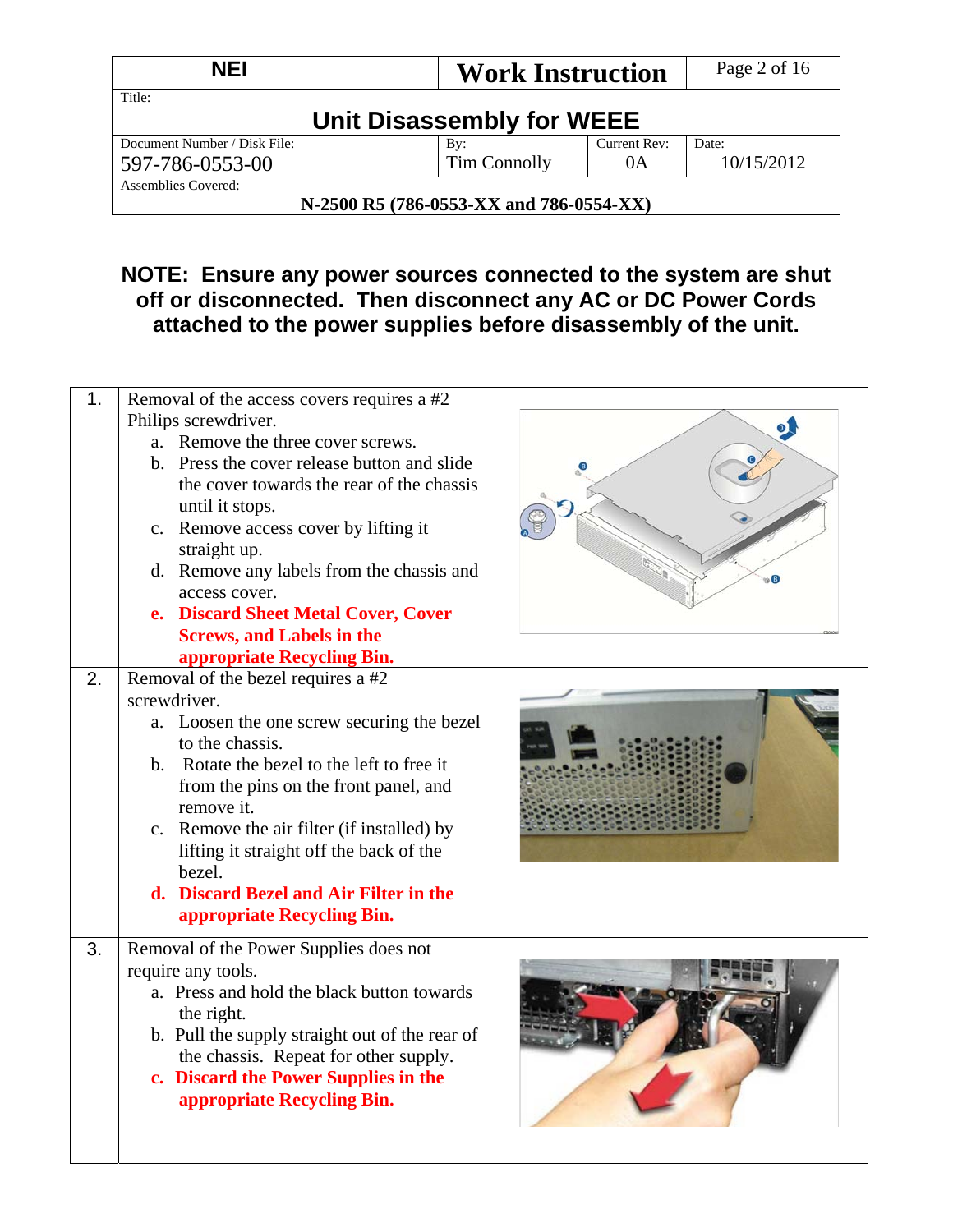|                        | <b>NEI</b>                                                                                                                                                                                                                                                                                                                                                                                                                                                                                                                                                            | <b>Work Instruction</b>                 |                    | Page 3 of 16        |  |  |
|------------------------|-----------------------------------------------------------------------------------------------------------------------------------------------------------------------------------------------------------------------------------------------------------------------------------------------------------------------------------------------------------------------------------------------------------------------------------------------------------------------------------------------------------------------------------------------------------------------|-----------------------------------------|--------------------|---------------------|--|--|
|                        | Title:<br><b>Unit Disassembly for WEEE</b>                                                                                                                                                                                                                                                                                                                                                                                                                                                                                                                            |                                         |                    |                     |  |  |
|                        | Document Number / Disk File:<br>597-786-0553-00                                                                                                                                                                                                                                                                                                                                                                                                                                                                                                                       | By:<br><b>Tim Connolly</b>              | Current Rev:<br>0A | Date:<br>10/15/2012 |  |  |
|                        | <b>Assemblies Covered:</b>                                                                                                                                                                                                                                                                                                                                                                                                                                                                                                                                            | N-2500 R5 (786-0553-XX and 786-0554-XX) |                    |                     |  |  |
| 4.<br>$\overline{4}$ . | Removal of the Hard Drives requires a #2<br>Philips screwdriver.<br>a. Press the green button to extend the<br>drive carrier latch.<br>b. Pull the drive straight out of the front of<br>the chassis.<br>c. Unscrew the four screws holding the<br>drive to the carrier.<br>d. Repeat for all installed drives.<br>e. Discard the hard drives, drive<br>carriers, and screws in the<br>appropriate Recycling Bin.                                                                                                                                                     |                                         |                    |                     |  |  |
| 5.                     | Removal of the PCI riser assembly requires a<br>#2 Phillips screw driver.<br>a. Disconnect any cables going to any<br>installed PCI cards, and remove from<br>the chassis.<br>b. Loosen the blue PCI riser retaining<br>screw on the rear of the chassis.<br>c. Loosen the two blue PCI riser retaining<br>screws inside the chassis.<br>d. Lift the assembly straight up and out of<br>the chassis using the blue touch points.<br>e. Repeat if a second PCI riser assembly is<br>installed.<br>Discard the cables in the appropriate<br>f.<br><b>Recycling Bin.</b> |                                         |                    |                     |  |  |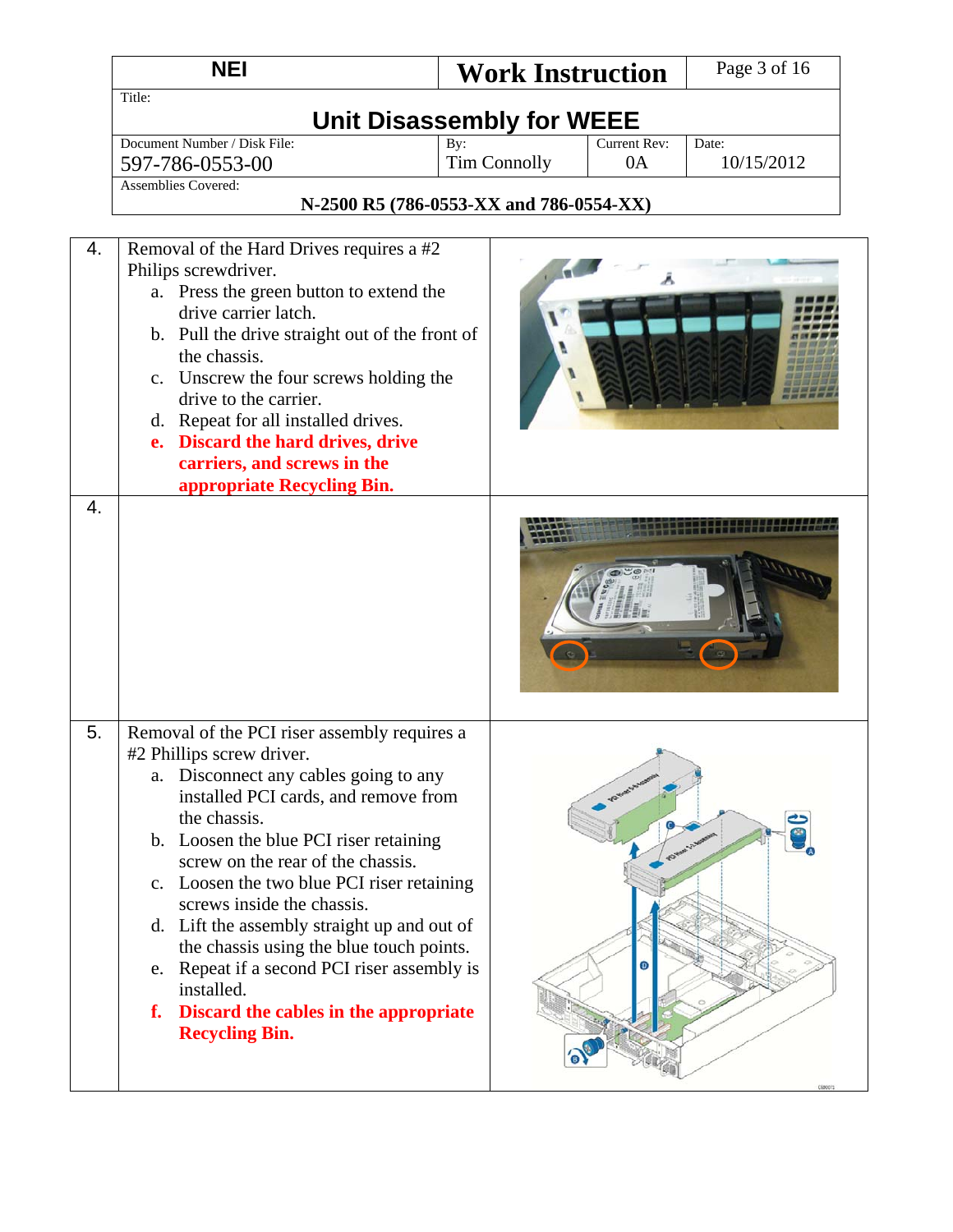|    | <b>NEI</b>                                                                                                                                                                                                                                                                                                                                                                                                                                           | <b>Work Instruction</b>          |                    | Page 4 of 16        |
|----|------------------------------------------------------------------------------------------------------------------------------------------------------------------------------------------------------------------------------------------------------------------------------------------------------------------------------------------------------------------------------------------------------------------------------------------------------|----------------------------------|--------------------|---------------------|
|    | Title:                                                                                                                                                                                                                                                                                                                                                                                                                                               |                                  |                    |                     |
|    |                                                                                                                                                                                                                                                                                                                                                                                                                                                      | <b>Unit Disassembly for WEEE</b> |                    |                     |
|    | Document Number / Disk File:                                                                                                                                                                                                                                                                                                                                                                                                                         | By:<br><b>Tim Connolly</b>       | Current Rev:<br>0A | Date:<br>10/15/2012 |
|    | 597-786-0553-00<br><b>Assemblies Covered:</b>                                                                                                                                                                                                                                                                                                                                                                                                        |                                  |                    |                     |
|    | N-2500 R5 (786-0553-XX and 786-0554-XX)                                                                                                                                                                                                                                                                                                                                                                                                              |                                  |                    |                     |
|    |                                                                                                                                                                                                                                                                                                                                                                                                                                                      |                                  |                    |                     |
| 6. | Removal of the PCI card(s) (if installed)<br>requires a #2 Phillips screw driver.<br>a. If installed, disconnect any additional<br>cables connected to the PCI cards.<br>b. Remove the PCI card from the bracket<br>by removing the one screw and pulling<br>the card straight away from the riser.<br>c. Repeat for any additional installed cards<br>d. Discard the PCI card $(s)$ and screw $(s)$<br>in the appropriate Recycling Bin.            |                                  |                    |                     |
| 7. | Removal of the PCI riser requires a #2 Philips<br>screwdriver.<br>a. Remove the two screws securing the<br>riser to the assembly.<br>b. Pull the riser straight away from the<br>assembly to complete removal.<br>c. Repeat for second PCI riser if there was<br>one installed.<br>d. Discard the riser, riser assembly, and<br>screws in the appropriate Recycling<br>Bin.                                                                          |                                  |                    |                     |
| 8. | Removal of the Processor Air Duct requires a<br>#2 Philips screwdriver.<br>a. Loosen the captive retention screw on<br>the support cross bar that secures the air<br>duct.<br>b. Rotate the air duct slightly to the left to<br>clear the notch on the PCI riser<br>assembly connector and slide the air<br>duct backwards. Lift the air duct<br>straight up to remove it.<br>c. Discard the Processor Air Duct in the<br>appropriate Recycling Bin. |                                  |                    | CG00072             |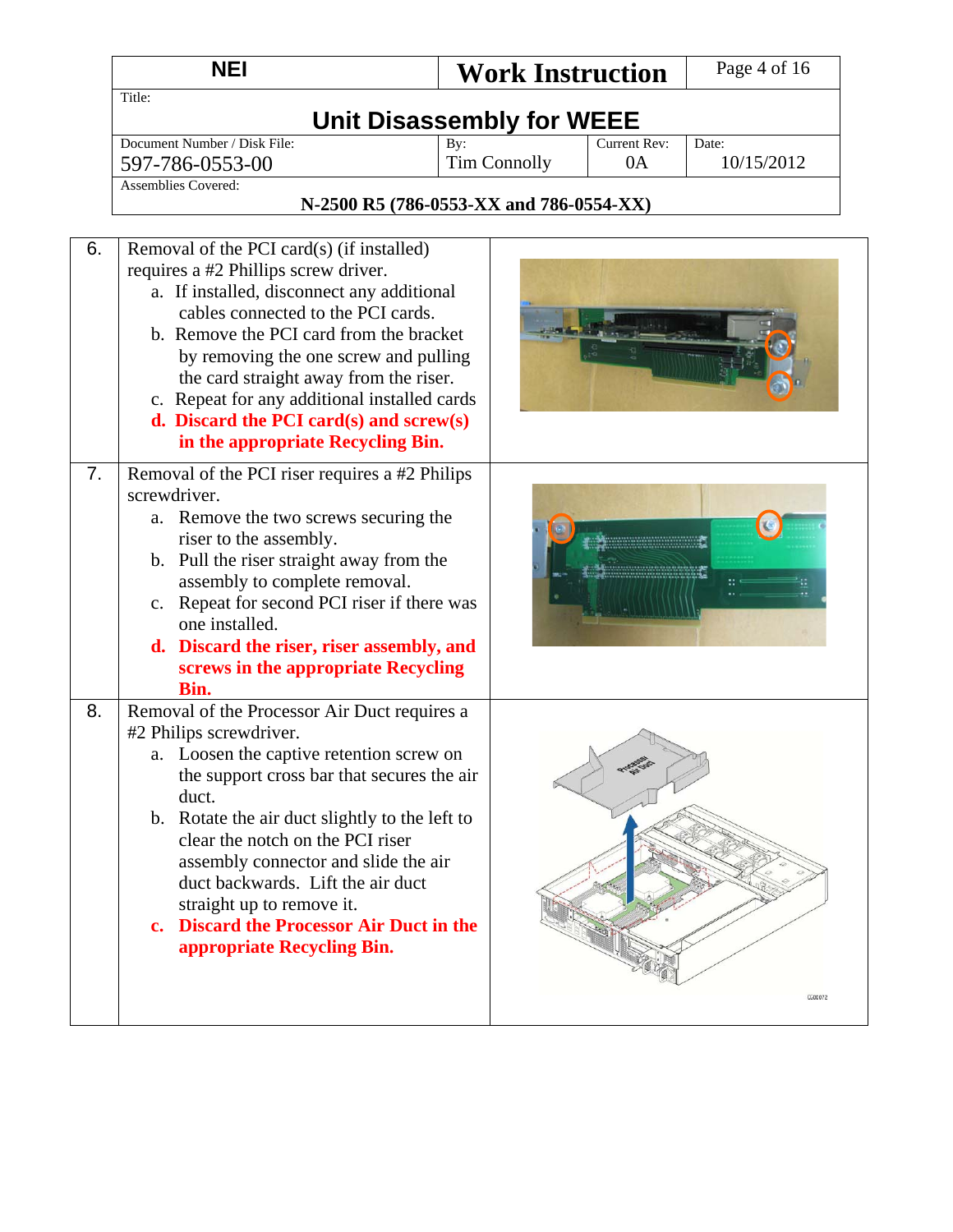|     | <b>NEI</b>                                                                                                                                                                                                                                                                                                                                                                                                                                                                                                                               | <b>Work Instruction</b>                 |                           | Page 5 of 16        |
|-----|------------------------------------------------------------------------------------------------------------------------------------------------------------------------------------------------------------------------------------------------------------------------------------------------------------------------------------------------------------------------------------------------------------------------------------------------------------------------------------------------------------------------------------------|-----------------------------------------|---------------------------|---------------------|
|     | Title:                                                                                                                                                                                                                                                                                                                                                                                                                                                                                                                                   | <b>Unit Disassembly for WEEE</b>        |                           |                     |
|     | Document Number / Disk File:<br>597-786-0553-00                                                                                                                                                                                                                                                                                                                                                                                                                                                                                          | By:<br><b>Tim Connolly</b>              | <b>Current Rev:</b><br>0A | Date:<br>10/15/2012 |
|     | <b>Assemblies Covered:</b>                                                                                                                                                                                                                                                                                                                                                                                                                                                                                                               | N-2500 R5 (786-0553-XX and 786-0554-XX) |                           |                     |
| 9.  | Removal of the Remote Management Module<br>(if present) requires a #2 Phillips screwdriver.<br>a. Remove the two screws securing the<br>module to the rear of the chassis.<br>b. Disconnect the module cable from the<br>motherboard, and lift the module out of<br>the chassis.                                                                                                                                                                                                                                                         |                                         |                           | CG00104             |
| 9.  | Remove the cable connected to the<br>$\mathbf{c}$ .<br>module.<br>d. Remove the two screws securing the<br>module to the bracket.<br>e. Discard the Remote Management<br>Module, cable, bracket, and screws in<br>the appropriate Recycling Bin.                                                                                                                                                                                                                                                                                         |                                         |                           | CG00109             |
| 10. | Removal of the PCI card $(s)$ in the low profile<br>slots requires a #2 screwdriver.<br>a. Disconnect any cables connected to the<br>PCI card(s) and remove from the<br>system.<br>b. Remove the one screw securing the PCI<br>$card(s)$ in the low profile slots.<br>c. If two cards are installed remove the<br>card closest to the power supplies first<br>by lifting straight out of the chassis.<br>d. If there is a second card repeat.<br>e. Discard the cable(s), PCI card(s), and<br>screw in the appropriate Recycling<br>Bin. |                                         |                           |                     |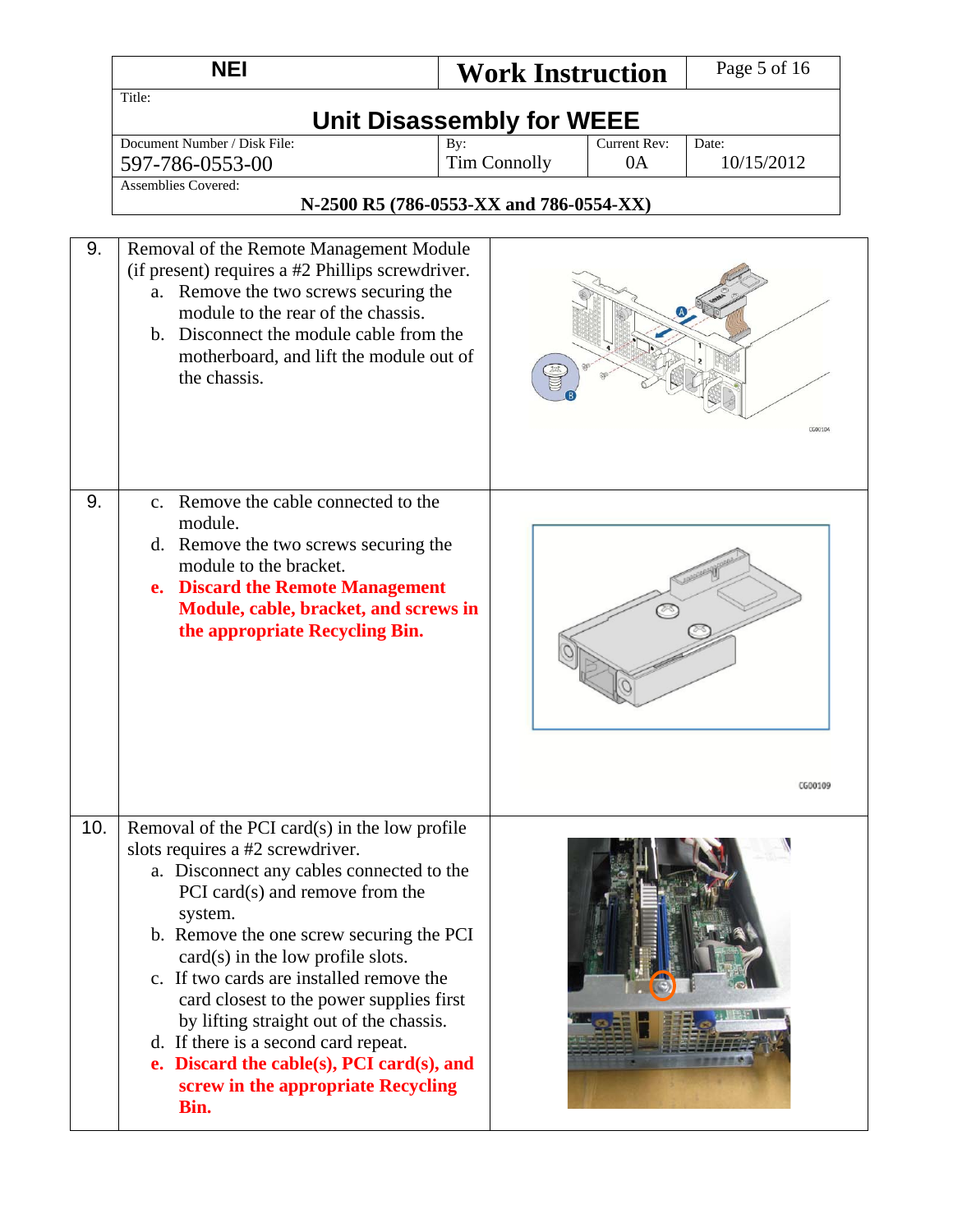|            | <b>NEI</b>                                                                                                                                                                                                                                                                                                                                                                                                                                                                                                                                                                                                                                                                                                                                                                                                           | <b>Work Instruction</b>                 |                    | Page 6 of 16        |
|------------|----------------------------------------------------------------------------------------------------------------------------------------------------------------------------------------------------------------------------------------------------------------------------------------------------------------------------------------------------------------------------------------------------------------------------------------------------------------------------------------------------------------------------------------------------------------------------------------------------------------------------------------------------------------------------------------------------------------------------------------------------------------------------------------------------------------------|-----------------------------------------|--------------------|---------------------|
|            | Title:                                                                                                                                                                                                                                                                                                                                                                                                                                                                                                                                                                                                                                                                                                                                                                                                               | <b>Unit Disassembly for WEEE</b>        |                    |                     |
|            | Document Number / Disk File:<br>597-786-0553-00                                                                                                                                                                                                                                                                                                                                                                                                                                                                                                                                                                                                                                                                                                                                                                      | By:<br><b>Tim Connolly</b>              | Current Rev:<br>0A | Date:<br>10/15/2012 |
|            | <b>Assemblies Covered:</b>                                                                                                                                                                                                                                                                                                                                                                                                                                                                                                                                                                                                                                                                                                                                                                                           | N-2500 R5 (786-0553-XX and 786-0554-XX) |                    |                     |
| 11.<br>12. | Removal of the Battery Backup/Supercap<br>Assembly (if installed) requires a #2 Philips<br>screwdriver.<br>a. Loosen the blue retention screw that<br>fastens the assembly to the cross bar.<br>b. Lift the assembly straight out of the<br>chassis.<br>c. Press the locking lever on the plastic<br>tray out, and slide the board towards the<br>front of the bracket until the module<br>lock disengages.<br>d. Remove the Battery Backup module<br>from the black plastic tray.<br>e. Discard the Battery<br><b>Backup/Supercap Module, plastic</b><br>tray, and bracket in the appropriate<br><b>Recycling Bin.</b><br>Removal of the System Fans does not require<br>any tools.<br>a. Remove a System Fan by grasping both<br>sides of the fan assembly, using the<br>plastic finger guard on the left side and |                                         |                    |                     |
|            | pulling the fan out of the metal<br>enclosure that houses the fans and<br>power cables.<br>b. Repeat for all installed System Fans<br>c. Discard the System Fans in the<br>appropriate Recycling Bin.                                                                                                                                                                                                                                                                                                                                                                                                                                                                                                                                                                                                                |                                         |                    |                     |
| 13.        | Removal of the Support Cross Bar requires a<br>#2 Philips screwdriver.<br>Remove the three screws securing the<br>a.<br>Support Cross Bar to the chassis.<br>b. Lift the bar out of the chassis.<br>c. Discard the Support Cross Bar and<br>screws in the appropriate Recycling<br>Bin.                                                                                                                                                                                                                                                                                                                                                                                                                                                                                                                              |                                         |                    |                     |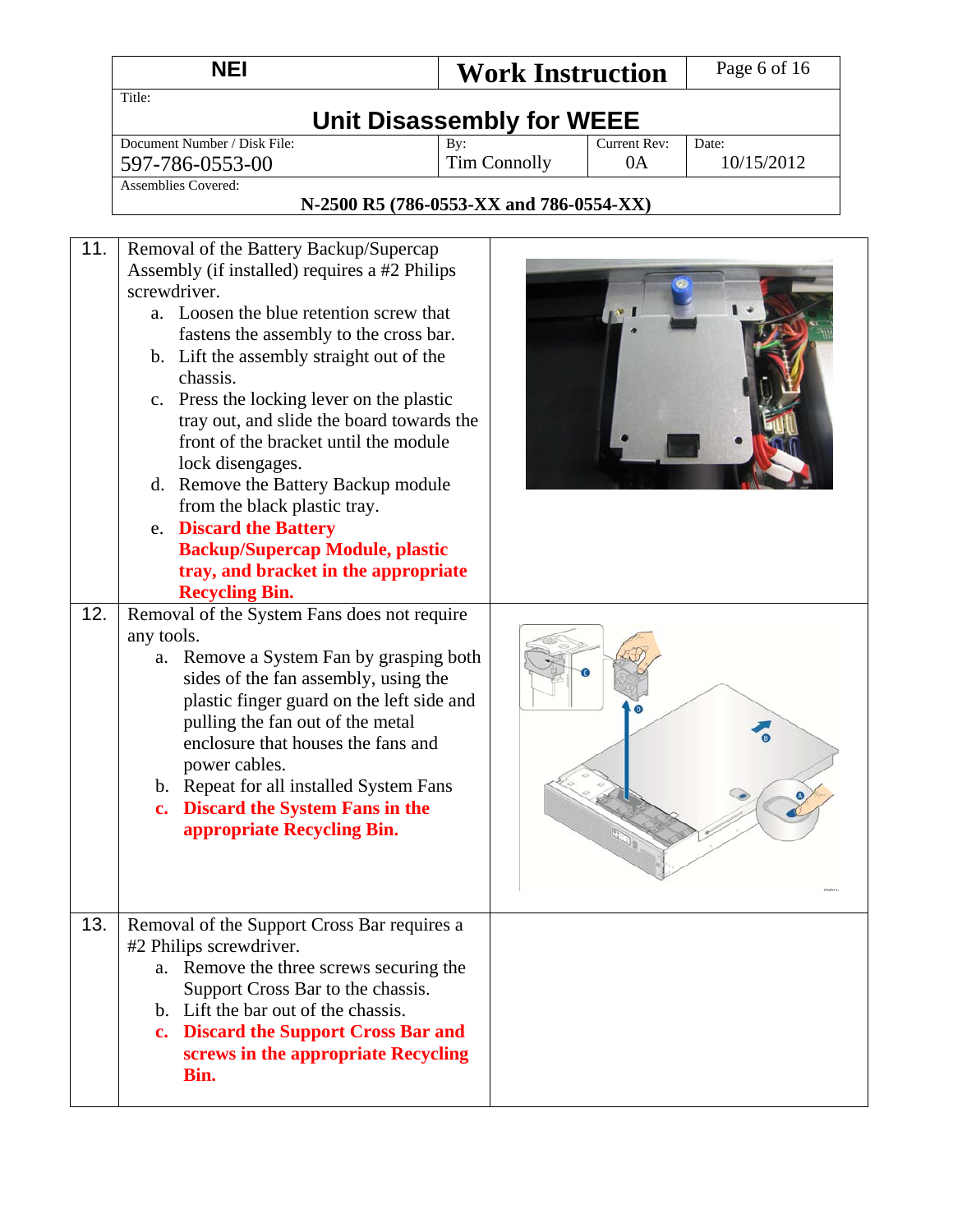| NEI                          | <b>Work Instruction</b> |              | Page 7 of 16 |
|------------------------------|-------------------------|--------------|--------------|
| Title:                       |                         |              |              |
| Unit Disassembly for WEEE    |                         |              |              |
| Document Number / Disk File: | By:                     | Current Rev: | Date:        |
| 597-786-0553-00              | Tim Connolly            | 0A           | 10/15/2012   |
| Assemblies Covered:          |                         |              |              |

#### **N-2500 R5 (786-0553-XX and 786-0554-XX)**

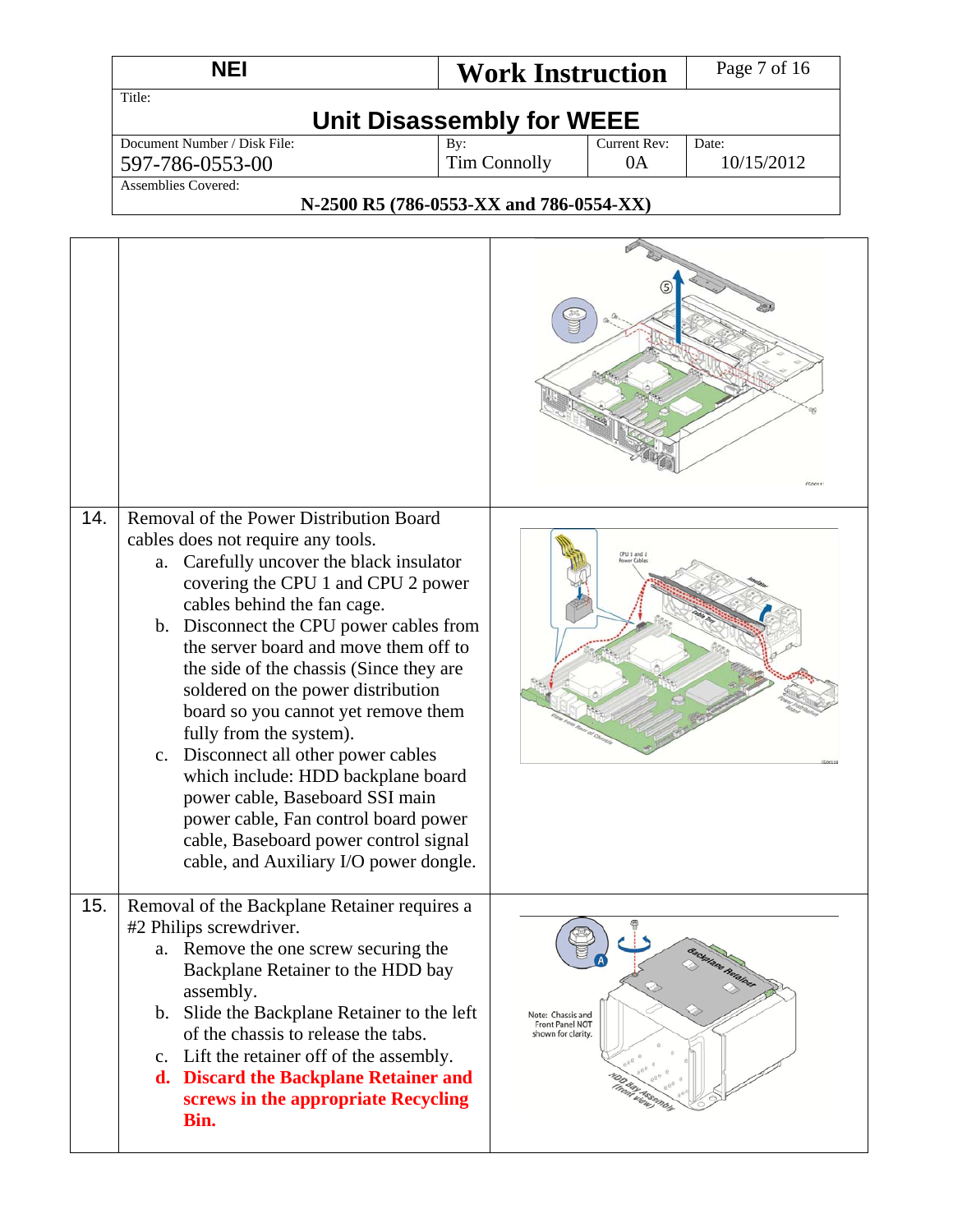|     | <b>NEI</b>                                                                                                                                                                                                                                                                                                                                                                                                                                                                                                        | <b>Work Instruction</b>                 |                     | Page 8 of 16                |
|-----|-------------------------------------------------------------------------------------------------------------------------------------------------------------------------------------------------------------------------------------------------------------------------------------------------------------------------------------------------------------------------------------------------------------------------------------------------------------------------------------------------------------------|-----------------------------------------|---------------------|-----------------------------|
|     | Title:                                                                                                                                                                                                                                                                                                                                                                                                                                                                                                            |                                         |                     |                             |
|     |                                                                                                                                                                                                                                                                                                                                                                                                                                                                                                                   | <b>Unit Disassembly for WEEE</b>        |                     |                             |
|     | Document Number / Disk File:                                                                                                                                                                                                                                                                                                                                                                                                                                                                                      | By:                                     | Current Rev:<br>0A  | Date:<br>10/15/2012         |
|     | 597-786-0553-00<br><b>Assemblies Covered:</b>                                                                                                                                                                                                                                                                                                                                                                                                                                                                     | <b>Tim Connolly</b>                     |                     |                             |
|     |                                                                                                                                                                                                                                                                                                                                                                                                                                                                                                                   | N-2500 R5 (786-0553-XX and 786-0554-XX) |                     |                             |
|     |                                                                                                                                                                                                                                                                                                                                                                                                                                                                                                                   |                                         |                     |                             |
| 16. | Removal of the SAS Backplane requires a #2<br>Philips screwdriver.<br>a. Lift the backplane and HDD air duct<br>assembly up to access the connectors on<br>the back of the board.<br>b. Disconnect the four cables attached to<br>the backplane.<br>c. Lift the backplane board and air duct up<br>and out of the chassis.<br>d. Remove the HDD air duct by removing<br>the two screws on the backplane.<br>e. Discard the SAS Backplane, HDD air<br>duct, and screws in the appropriate<br><b>Recycling Bin.</b> |                                         |                     | <b>Back View</b><br>CG00096 |
| 16. | mm<br><b>Back View</b>                                                                                                                                                                                                                                                                                                                                                                                                                                                                                            | H<br>CG00096                            | <b>VDD Air Deet</b> |                             |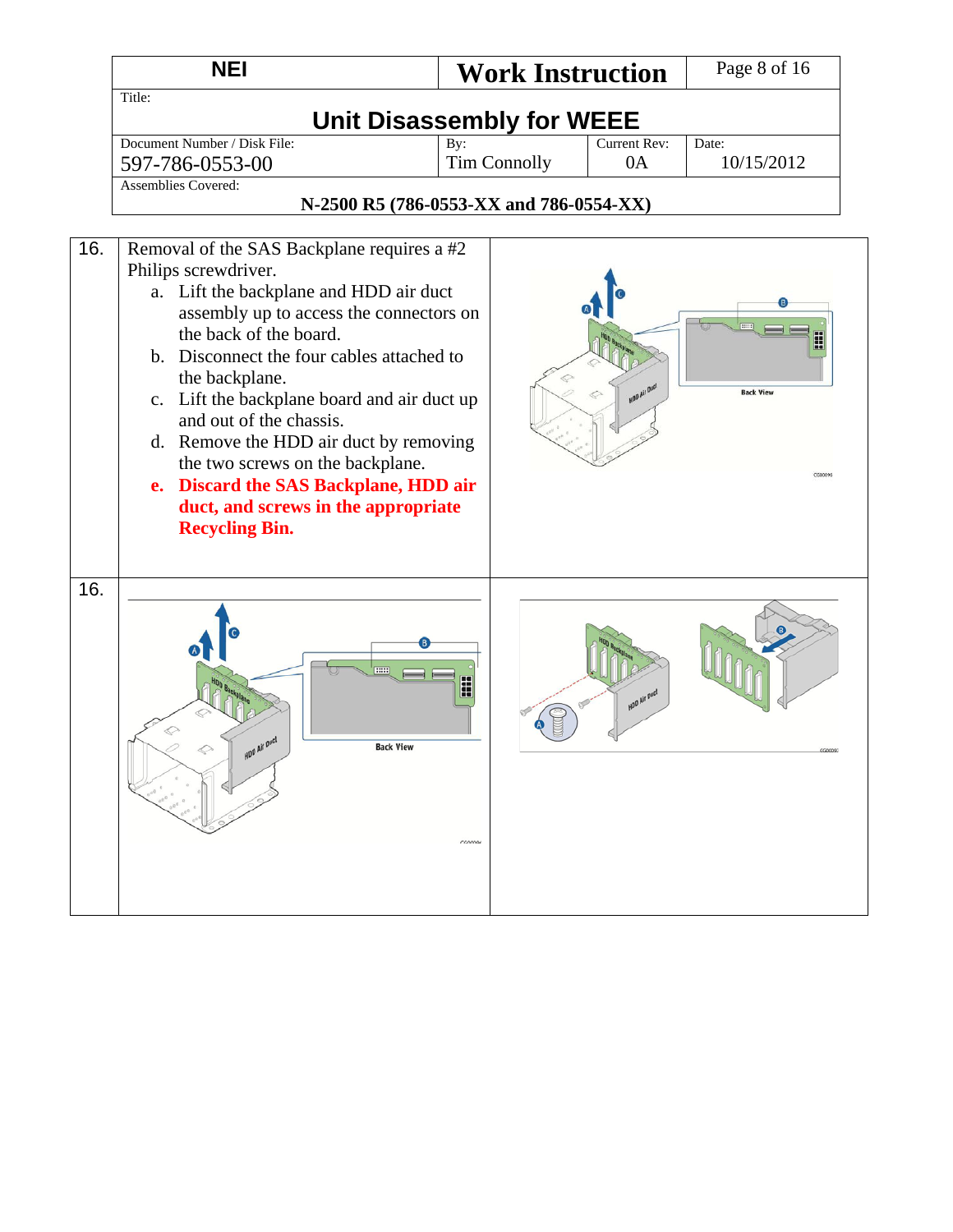|     | <b>NEI</b>                                                                                                                                                                                                                                                                                                                                                                                                                                                                                                                                  | <b>Work Instruction</b>                                               |                           | Page 9 of 16        |
|-----|---------------------------------------------------------------------------------------------------------------------------------------------------------------------------------------------------------------------------------------------------------------------------------------------------------------------------------------------------------------------------------------------------------------------------------------------------------------------------------------------------------------------------------------------|-----------------------------------------------------------------------|---------------------------|---------------------|
|     | Title:                                                                                                                                                                                                                                                                                                                                                                                                                                                                                                                                      | <b>Unit Disassembly for WEEE</b>                                      |                           |                     |
| 17. | Document Number / Disk File:<br>597-786-0553-00<br><b>Assemblies Covered:</b><br>Removal of the fan cage requires a #2 Philips<br>screwdriver.<br>a. Unplug the three fan connectors on the<br>fan control board by pinching the sides<br>of the connectors and pulling them up<br>and off the headers on the fan control<br>board.<br>b. Remove the two screws that fasten the<br>fan cage to the chassis floor.<br>c. Pull the cage up and out of the chassis.<br>d. Discard the Fan Cage and screws in<br>the appropriate Recycling Bin. | By:<br><b>Tim Connolly</b><br>N-2500 R5 (786-0553-XX and 786-0554-XX) | <b>Current Rev:</b><br>0A | Date:<br>10/15/2012 |
| 18. | Removal of the Power Distribution Board<br>requires a #2 Philips screwdriver.<br>a. Remove the two screws securing the<br>board to the chassis.<br>b. Gently pull the PDB and all its attached<br>cables out of the chassis.<br>c. Remove the two screws securing the<br>mounting bracket to the board.<br>d. Discard the Power Distribution<br><b>Board, Mounting Bracket, and</b><br>screws in the appropriate Recycling<br>Bin.                                                                                                          |                                                                       |                           |                     |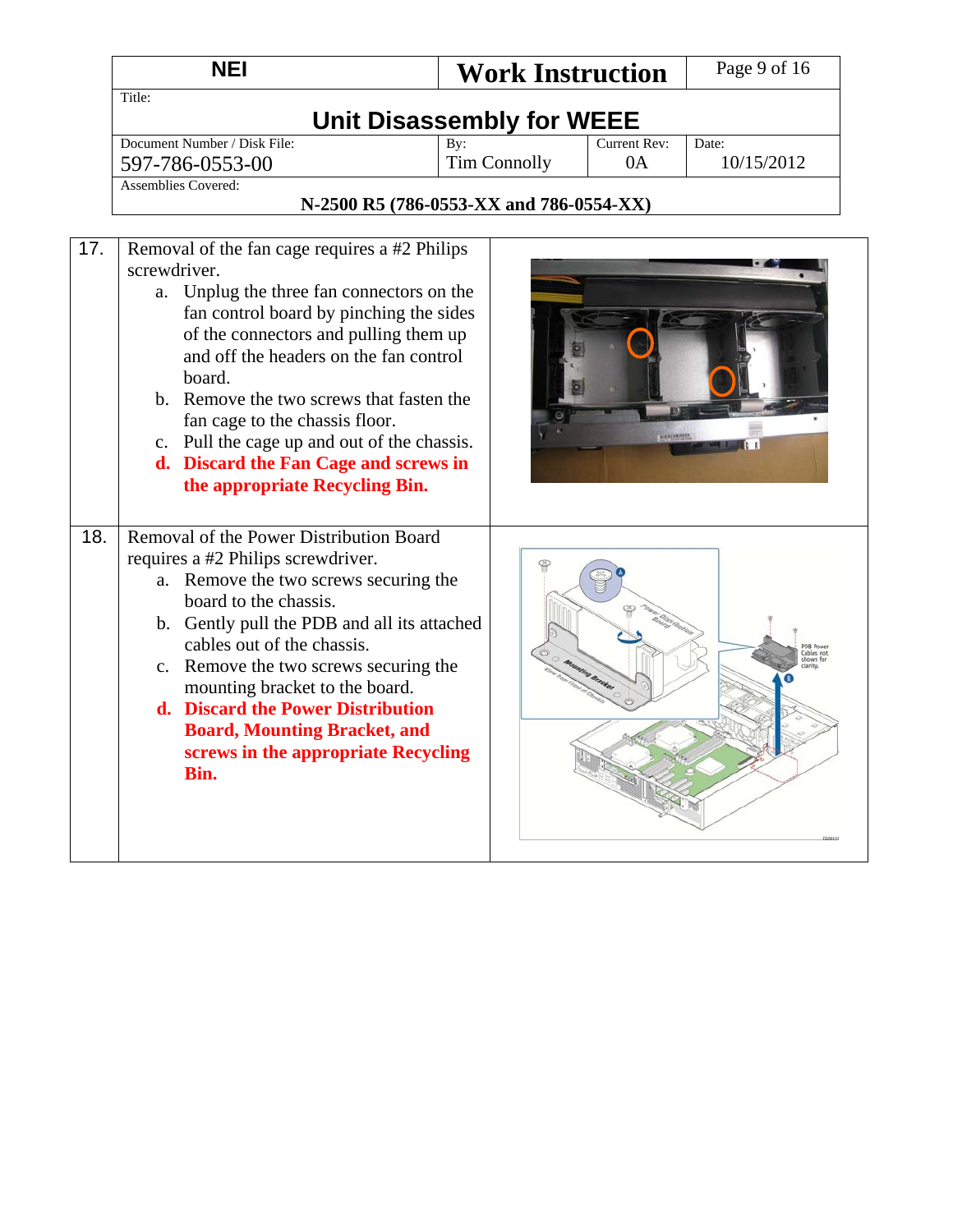|     | <b>NEI</b>                                                                                                                                                                                                                                                                                                                                                                                                                                                                                  |                                         | <b>Work Instruction</b> | Page 10 of 16       |
|-----|---------------------------------------------------------------------------------------------------------------------------------------------------------------------------------------------------------------------------------------------------------------------------------------------------------------------------------------------------------------------------------------------------------------------------------------------------------------------------------------------|-----------------------------------------|-------------------------|---------------------|
|     | Title:                                                                                                                                                                                                                                                                                                                                                                                                                                                                                      | <b>Unit Disassembly for WEEE</b>        |                         |                     |
|     | Document Number / Disk File:<br>597-786-0553-00<br><b>Assemblies Covered:</b>                                                                                                                                                                                                                                                                                                                                                                                                               | By:<br><b>Tim Connolly</b>              | Current Rev:<br>0A      | Date:<br>10/15/2012 |
|     |                                                                                                                                                                                                                                                                                                                                                                                                                                                                                             | N-2500 R5 (786-0553-XX and 786-0554-XX) |                         |                     |
| 19. | Removal of the Fan Control Board does not<br>require any tools.<br>a. Disconnect any cables still attached to<br>the Fan Control Board.<br>b. Remove the five screws on the fan<br>control board.<br>c. Lift the fan control board out of the<br>chassis.<br>d. Discard the Fan Control Board and<br>screws in the appropriate Recycling<br>Bin.                                                                                                                                            |                                         |                         |                     |
| 20. | Removal of the Front Panel Board requires a<br>#2 Philips screwdriver.<br>a. Remove any SD flash cards (if<br>installed) in the SD module slots.<br>b. Disconnect all of the cables connected<br>to the FP board.<br>c. Unscrew the two fasteners on the FP<br>board and slide the board away from<br>the front of the chassis and over the<br>two keyhole standoffs to lift it up and<br>out of the chassis.<br>d. Discard the PCI Fan Tray and screw<br>in the appropriate Recycling Bin. |                                         |                         | Two<br>Places       |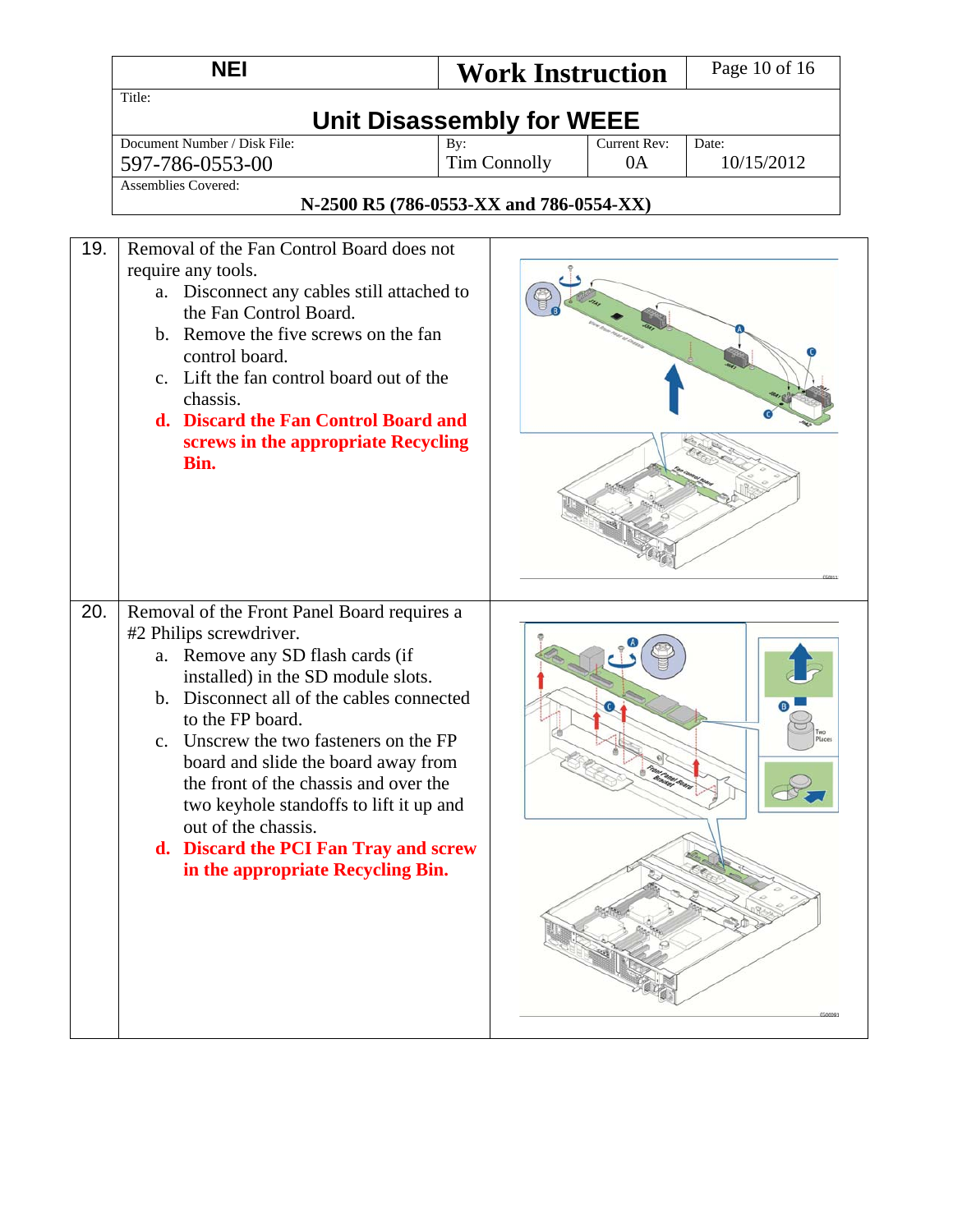|     | <b>NEI</b>                                                                                                                                                                                                                                                                                                                                                                                                                                                                                                                                                                              | <b>Work Instruction</b>                 |                         | Page 11 of 16       |  |
|-----|-----------------------------------------------------------------------------------------------------------------------------------------------------------------------------------------------------------------------------------------------------------------------------------------------------------------------------------------------------------------------------------------------------------------------------------------------------------------------------------------------------------------------------------------------------------------------------------------|-----------------------------------------|-------------------------|---------------------|--|
|     | Title:<br><b>Unit Disassembly for WEEE</b>                                                                                                                                                                                                                                                                                                                                                                                                                                                                                                                                              |                                         |                         |                     |  |
|     | Document Number / Disk File:<br>597-786-0553-00                                                                                                                                                                                                                                                                                                                                                                                                                                                                                                                                         | By:<br><b>Tim Connolly</b>              | Current Rev:<br>0A      | Date:<br>10/15/2012 |  |
|     | <b>Assemblies Covered:</b>                                                                                                                                                                                                                                                                                                                                                                                                                                                                                                                                                              | N-2500 R5 (786-0553-XX and 786-0554-XX) |                         |                     |  |
| 21. | Removal of the LED/Switch Board requires a<br>#2 Philips screwdriver.<br>a. From behind the front panel,<br>disconnect the LED/switch board<br>power and signal ribbon cable from the<br>LED/switch board<br>b. Remove the screw on the top right side<br>of the LED/switch board.<br>The board is also attached to the front<br>$c_{\cdot}$<br>of the chassis by two standoffs. Pry the<br>LED/switch board loose from these<br>standoffs to remove it.<br>d. Discard the LED/Switch Board and<br>screw in the appropriate Recycling<br>Bin.                                           |                                         |                         |                     |  |
| 22. | Removal of the Front Control Panel does not<br>require any tools.<br>a. Remove the black control panel module<br>from the front of the chassis by lifting<br>up from the bottom and then pulling<br>down to release the top tabs holding it<br>into the chassis frame.<br>b. Pull away from the chassis to remove.<br><b>Discard the Front Control Panel in</b><br>the appropriate Recycling Bin.                                                                                                                                                                                       |                                         | <b>CARD CARD AN AND</b> |                     |  |
| 23. | Removal of the CPU Heatsink(s) requires a $#2$<br>Philips screwdriver.<br>a. Start loosening the four screws of each<br>heatsink two turns at a time in the order<br>shown in the picture below.<br>b. Once all screws are fully out, twist the<br>heat sink slightly to break the seal<br>between the heatsink and the processor.<br>c. Lift the heat sink from the processor. If<br>it does not pull up easily, twist the heat<br>sink again and then lift out.<br>d. Repeat for other heatsink (if installed).<br>e. Discard the Heatsink $(s)$ in the<br>appropriate Recycling Bin. |                                         |                         | CG00075             |  |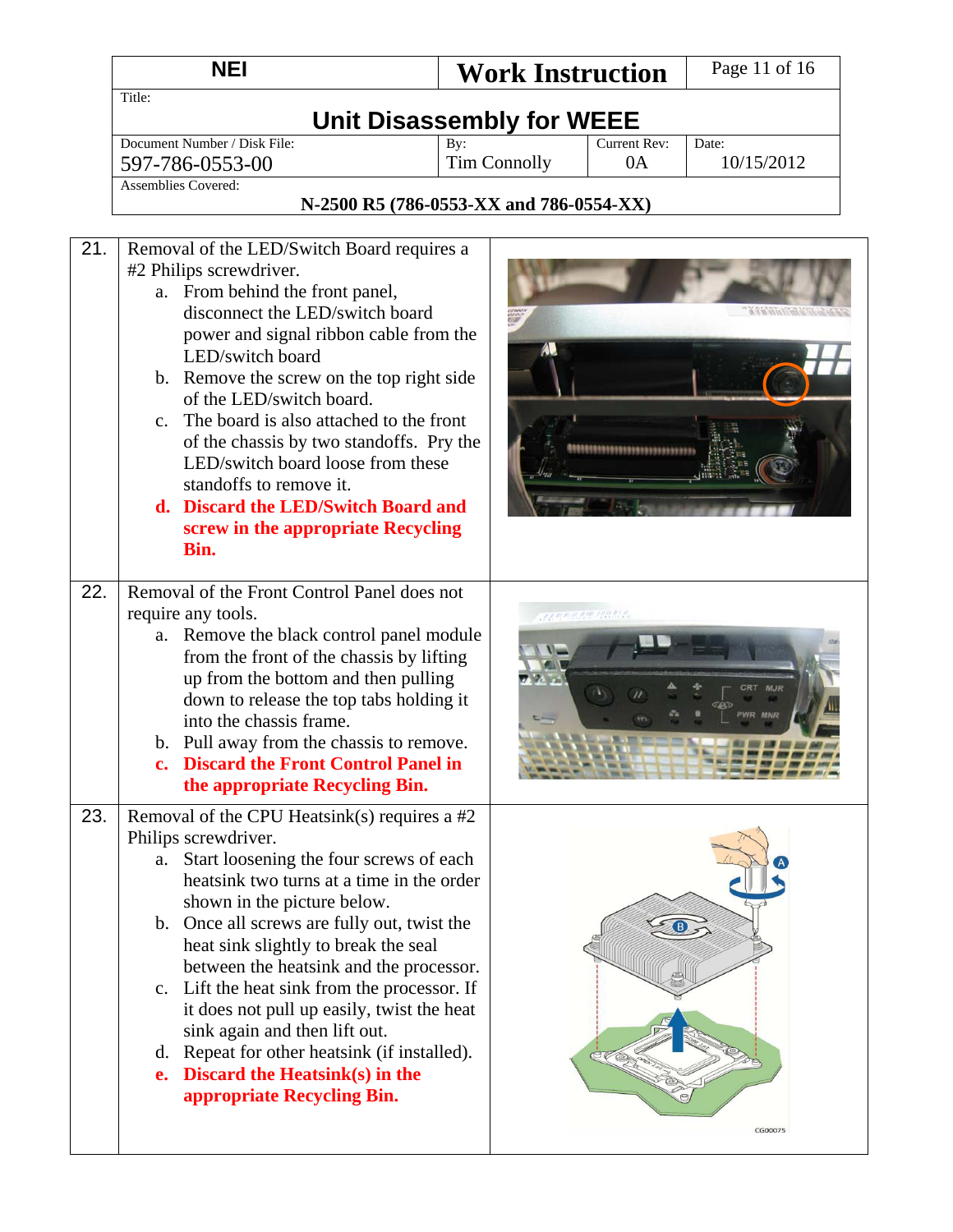|     | <b>NEI</b>                                                                                                                                                                                                                                                                                                                                                                                                                                                      | <b>Work Instruction</b>                 |                                        | Page 12 of 16       |  |
|-----|-----------------------------------------------------------------------------------------------------------------------------------------------------------------------------------------------------------------------------------------------------------------------------------------------------------------------------------------------------------------------------------------------------------------------------------------------------------------|-----------------------------------------|----------------------------------------|---------------------|--|
|     | Title:<br><b>Unit Disassembly for WEEE</b>                                                                                                                                                                                                                                                                                                                                                                                                                      |                                         |                                        |                     |  |
|     | Document Number / Disk File:<br>597-786-0553-00                                                                                                                                                                                                                                                                                                                                                                                                                 | By:<br><b>Tim Connolly</b>              | Current Rev:<br>0A                     | Date:<br>10/15/2012 |  |
|     | <b>Assemblies Covered:</b>                                                                                                                                                                                                                                                                                                                                                                                                                                      | N-2500 R5 (786-0553-XX and 786-0554-XX) |                                        |                     |  |
| 24. | Removal of the Lithium Battery from the<br>motherboard does not require any tools.<br>a. Remove the coin style Lithium Battery<br>by pressing the tab away from the<br>battery.<br>b. Discard the Lithium Battery in the<br>appropriate Recycling Bin.<br>*** CAUTION ***<br>Care should be observed when disposing of<br>the battery to avoid shorting it! Put a piece<br>of scotch tape of the top and bottom of the<br>battery to help minimize this risk.   |                                         |                                        |                     |  |
| 25. | Removal of the Telco Alarms Module (TAM)<br>requires a #2 Philips screwdriver.<br>a. Remove the two screws securing the<br>TAM to the front of the chassis.<br>b. Disconnect any cables connected to the<br>module.<br>c. Remove by pulling the TAM away<br>from the front panel.<br>d. Discard the TAM and screws in the<br>appropriate Recycling Bin.                                                                                                         |                                         | Disconnect<br>the Alarms<br>Cables (2) | Front Panel View    |  |
| 26. | Removal of the Server Board requires a #2<br>Philips screwdriver.<br>Disconnect and remove any remaining<br>a.<br>cables to the server board.<br>b. Remove the nine screws securing the<br>board to the chassis.<br>c. Tilt the server board up at the front<br>edge and lift it from the chassis being<br>careful to clear the rear panel of the<br>chassis.<br>d. Discard the Server Board, cables,<br>and screws in the appropriate<br><b>Recycling Bin.</b> |                                         |                                        |                     |  |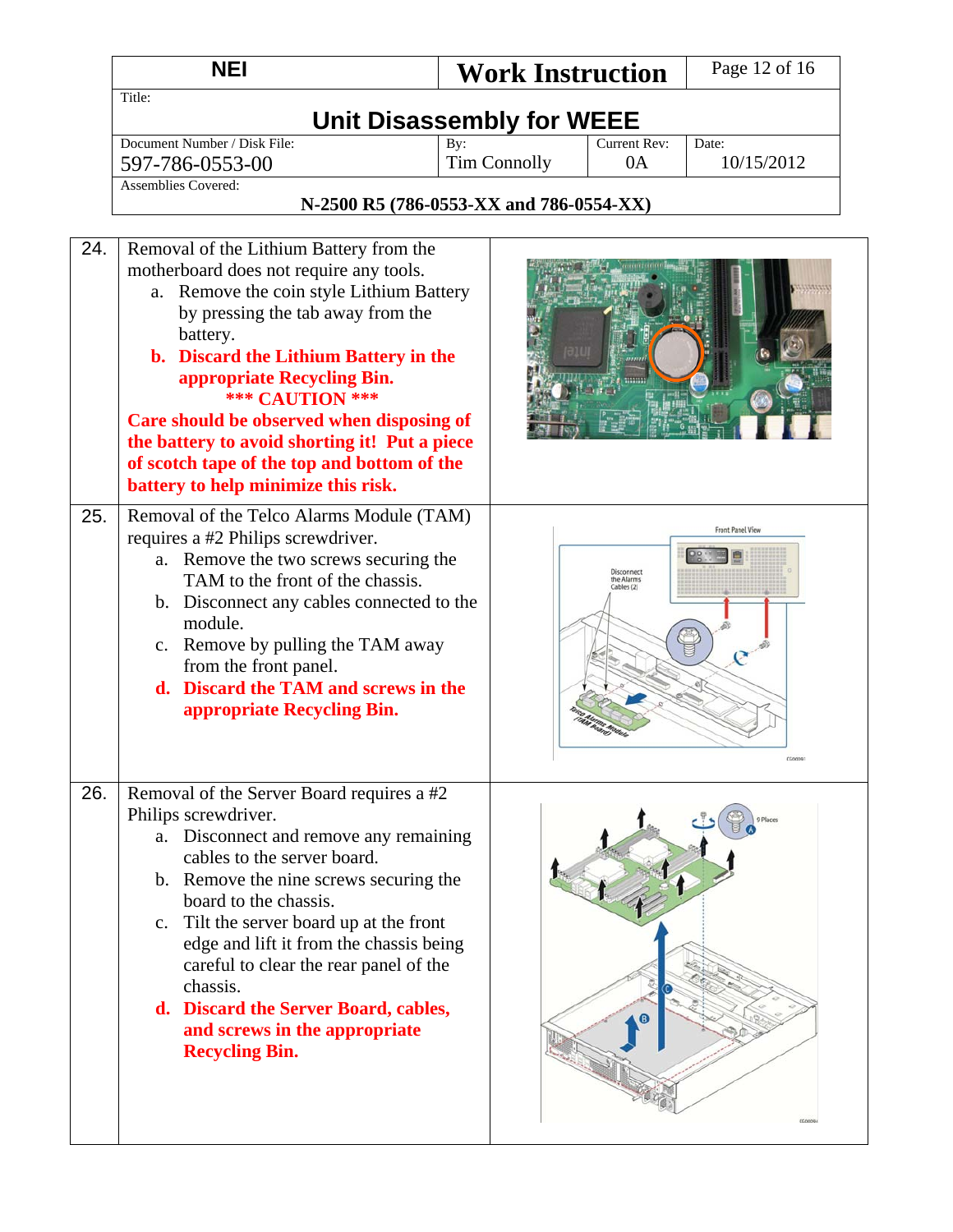| <b>NEI</b>                              |                 | <b>Work Instruction</b> |            |  |  |
|-----------------------------------------|-----------------|-------------------------|------------|--|--|
| Title:<br>Unit Disassembly for WEEE     |                 |                         |            |  |  |
| Document Number / Disk File:            | $\mathbf{B}v$ : | Current Rev:            | Date:      |  |  |
| 597-786-0553-00                         | Tim Connolly    | 0A                      | 10/15/2012 |  |  |
| Assemblies Covered:                     |                 |                         |            |  |  |
| N-2500 R5 (786-0553-XX and 786-0554-XX) |                 |                         |            |  |  |

| DISCARD THE FULLY DISASSEMBLED UNIT IN THE APPROPRIATE RECYCLE BIN. |  |
|---------------------------------------------------------------------|--|
|                                                                     |  |
|                                                                     |  |
|                                                                     |  |
|                                                                     |  |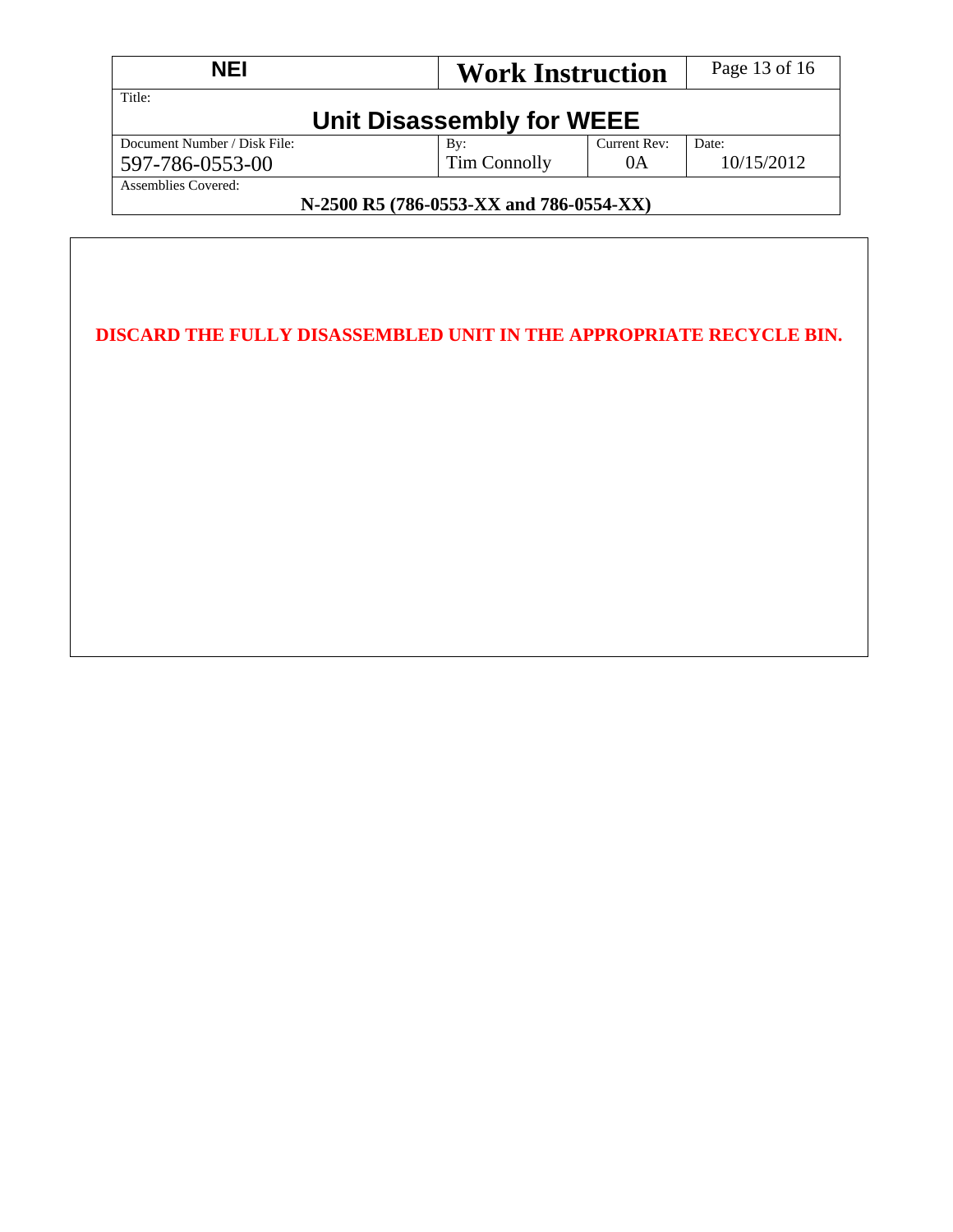| <b>NEI</b>                          |              | <b>Work Instruction</b> |            |  |
|-------------------------------------|--------------|-------------------------|------------|--|
| Title:<br>Unit Disassembly for WEEE |              |                         |            |  |
| Document Number / Disk File:        | By:          | Current Rev:            | Date:      |  |
| 597-786-0553-00                     | Tim Connolly | 0A                      | 10/15/2012 |  |
| Assemblies Covered:                 |              |                         |            |  |

#### **N-2500 R5 (786-0553-XX and 786-0554-XX)**

| <b>Recycling/Material Code</b>                                        | <b>Important Information</b>                    |  |  |
|-----------------------------------------------------------------------|-------------------------------------------------|--|--|
| Material /Components, which must be removed and treated separately    |                                                 |  |  |
| <b>Lithium Battery</b>                                                | Battery free of hazardous substances, installed |  |  |
|                                                                       | in socket on the motherboard                    |  |  |
| Lithium Ion RAID Battery Backup                                       | Battery is RoHS 5/6, installed under the RAID   |  |  |
|                                                                       | module                                          |  |  |
| Printed circuit boards                                                | Motherboard, DIMMs, PCI card, PCI riser,        |  |  |
|                                                                       | Power Supply, SAS/SATA Module,                  |  |  |
|                                                                       | Backplane, Power Distribution Board, Remote     |  |  |
|                                                                       | Management Module, Telco Alarm Board,           |  |  |
|                                                                       | Front Panel Board, LED/Switch Board, &          |  |  |
|                                                                       | Front Panel Board                               |  |  |
| <b>Disk Drives</b>                                                    | Mounted on disk carrier                         |  |  |
|                                                                       |                                                 |  |  |
| Material /Components, which can disturb certain recycling processes   |                                                 |  |  |
| Copper                                                                | Heatsink                                        |  |  |
|                                                                       |                                                 |  |  |
| Material /Components, through which benefits can normally be achieved |                                                 |  |  |
| Cold Rolled Steel                                                     | Cover, PCI brackets, Bezel, Fan Cage, &         |  |  |
|                                                                       | chassis                                         |  |  |
| * ABS                                                                 | Front Panel Bezel, Cable Guide, Power           |  |  |
|                                                                       | Distribution Board Cover, Fan Assembly, PCI     |  |  |
|                                                                       | Riser guide, & Air Baffle                       |  |  |
| Cables                                                                | Distributed in device $&$ power cord            |  |  |
| Fans                                                                  | Fans                                            |  |  |
|                                                                       |                                                 |  |  |
| <b>Special notes</b>                                                  |                                                 |  |  |
| * Flame retardant of plastics <b>does not</b> contain PBB and PBDE.   |                                                 |  |  |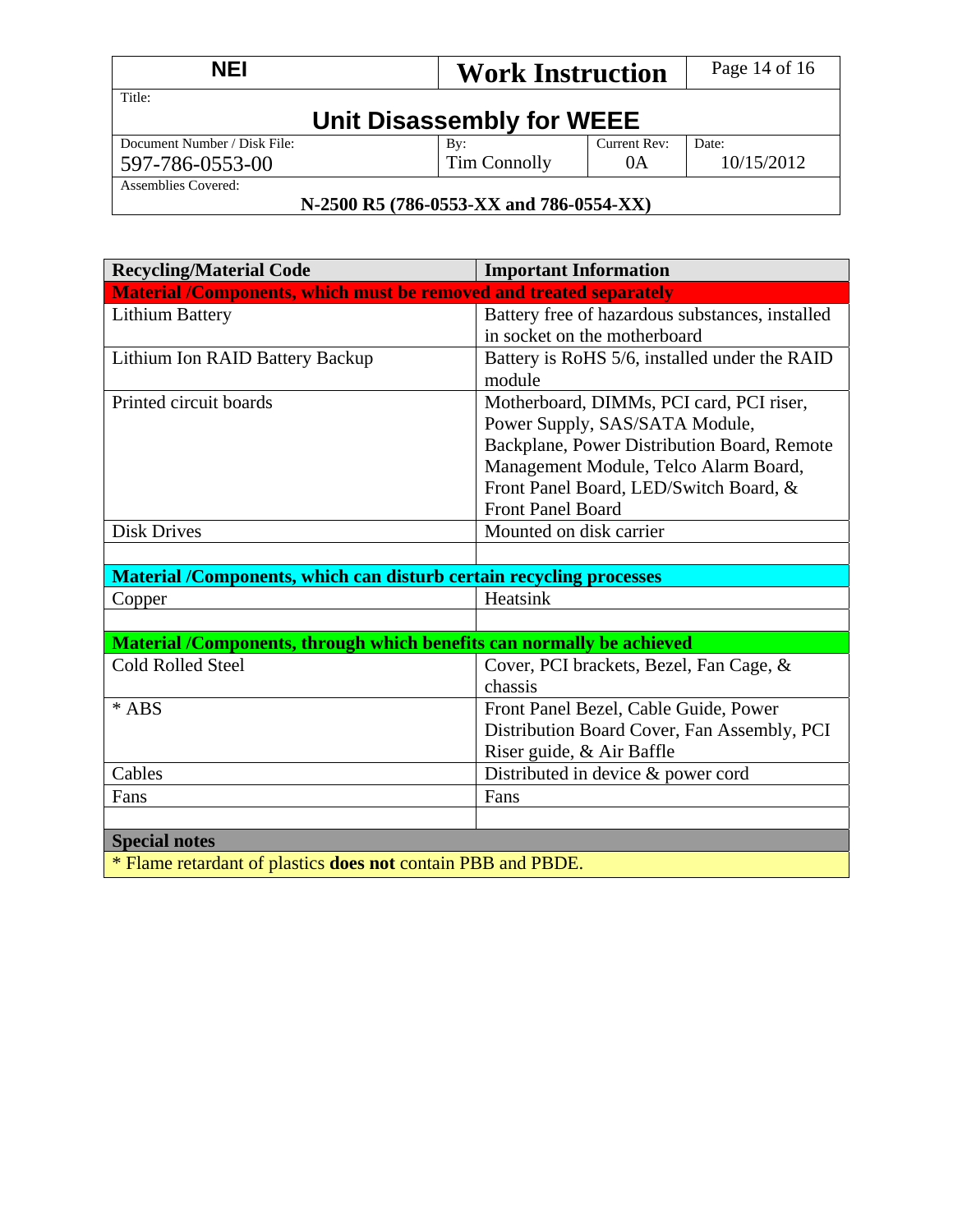| <b>NEI</b>                   | <b>Work Instruction</b> |              | Page 15 of 16 |  |
|------------------------------|-------------------------|--------------|---------------|--|
| Title:                       |                         |              |               |  |
| Unit Disassembly for WEEE    |                         |              |               |  |
| Document Number / Disk File: | $\mathbf{B}v$ :         | Current Rev: | Date:         |  |
| 597-786-0553-00              | Tim Connolly            | 0A           | 10/15/2012    |  |
| Assemblies Covered:          |                         |              |               |  |

### **N-2500 R5 (786-0553-XX and 786-0554-XX)**

# **Annex A**

| Producer:                   | <company addressing="" name,="" on="" other="" producer="" the=""></company>                                                                                                                               |
|-----------------------------|------------------------------------------------------------------------------------------------------------------------------------------------------------------------------------------------------------|
| Scope of information sheet: | < product category as in Annex IA of WEEE Directive, or<br>type of equipment as in Annex 1B of WEEE Directive, or<br>producer's Product Family, or<br>single products identified by brand and model name > |

| <b>Component or Material</b>                                                                                                                                                                                               | <b>Remarks / Location</b>                       |
|----------------------------------------------------------------------------------------------------------------------------------------------------------------------------------------------------------------------------|-------------------------------------------------|
| Battery (internal *) containing Mercury (Hg)/ NiCad/Lithium/<br>Other                                                                                                                                                      | Lithium battery<br>located on the motherboard   |
| Backlighting lamps of LCD/TFT or similar screens containing<br>Mercury (Hg)                                                                                                                                                | <b>NONE</b>                                     |
| Mercury (Hg) in other applications**                                                                                                                                                                                       | <b>NONE</b>                                     |
| Cadmium <sup>**</sup>                                                                                                                                                                                                      | <b>NONE</b>                                     |
| Gas discharge lamps                                                                                                                                                                                                        | <b>NONE</b>                                     |
| Plastic containing brominated flame retardants other than in<br>Printed Circuit Assemblies ***                                                                                                                             | <b>NONE</b>                                     |
| Liquid Crystal Displays with a surface greater than 100 cm2                                                                                                                                                                | <b>NONE</b>                                     |
| Capacitors with PCB's                                                                                                                                                                                                      | <b>NONE</b>                                     |
| Capacitors with substances of concern**** + height > 25 mm,<br>diameter > 25 mm or proportionately similar volume                                                                                                          | <b>NONE</b>                                     |
| Asbestos                                                                                                                                                                                                                   | <b>NONE</b>                                     |
| Refractory ceramic fibres                                                                                                                                                                                                  | <b>NONE</b>                                     |
| Radio-active substances                                                                                                                                                                                                    | <b>NONE</b>                                     |
| Beryllium Oxide                                                                                                                                                                                                            | <b>NONE</b>                                     |
| Other forms of Beryllium                                                                                                                                                                                                   | <b>BE-CU in some</b><br>ш<br>connector contacts |
| Gasses - which fall under Regulation (EC) 2037/2000 and all<br>hydrocarbons (HC).                                                                                                                                          | <b>NONE</b>                                     |
| Components with pressurised gas which need special attention<br>(Pressure > $1,5$ bar) *****                                                                                                                               | <b>NONE</b>                                     |
| Liquids ***** if volume > 10 cl (or equivalence in weight, e.g.<br>for PCB, oil)                                                                                                                                           | <b>NONE</b>                                     |
| Mechanical components that store mechanical energy (i.e.<br>springs) or equivalent parts which need special attention *****<br>(diameter $> 10$ mm and height $> 25$ mm or proportionally<br>similar volume and expanding) | <b>NONE</b>                                     |
| PBDE (deca- & octa-BDE) and Perfluorocatane sulfantes (PFOS)<br>in Directive 2006/122/EC                                                                                                                                   | <b>NONE</b>                                     |